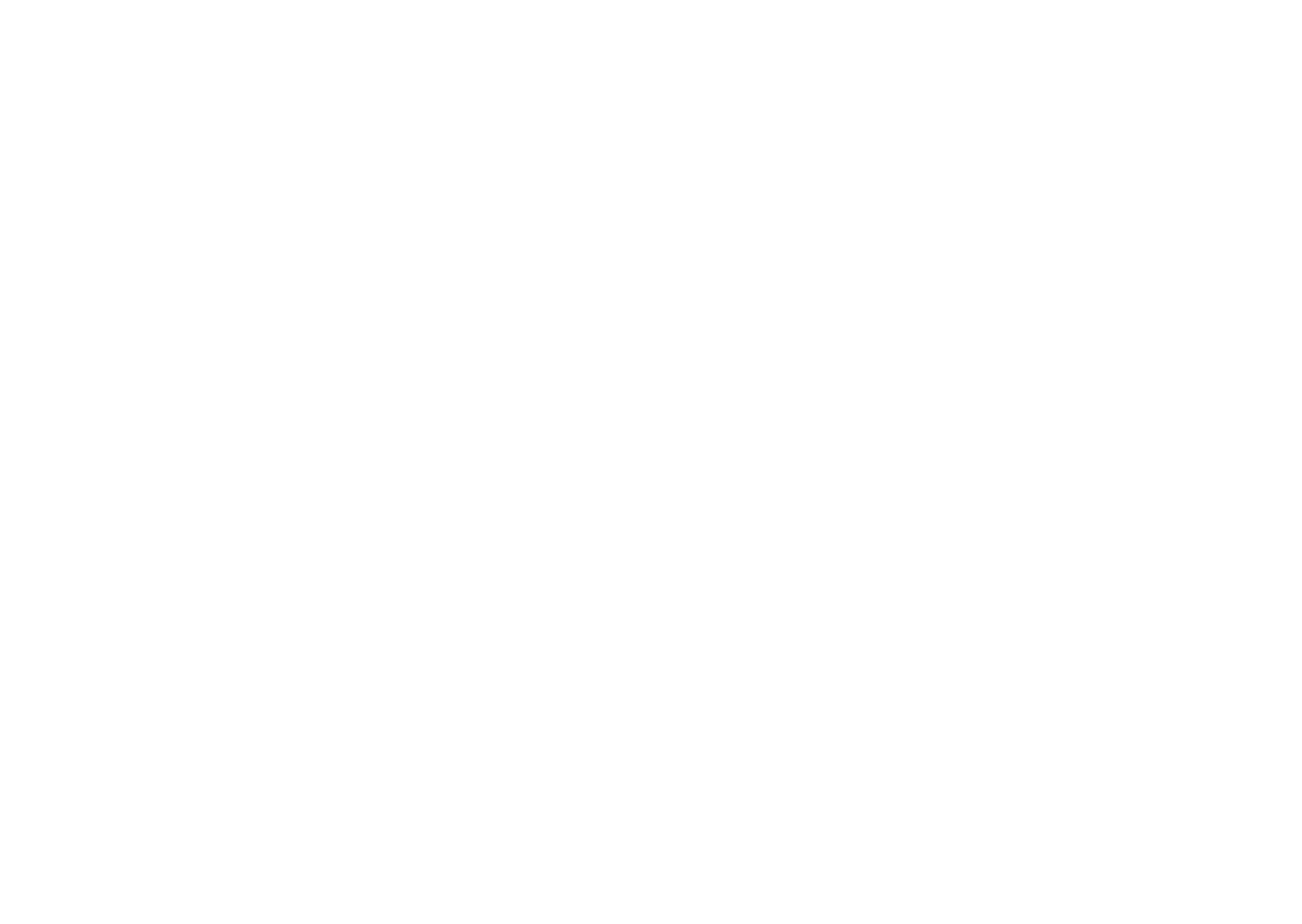## **Contents**

| U.S. and Russian Imperialisms 5 |  |  |  |  |  |  |  |
|---------------------------------|--|--|--|--|--|--|--|
|                                 |  |  |  |  |  |  |  |
|                                 |  |  |  |  |  |  |  |
|                                 |  |  |  |  |  |  |  |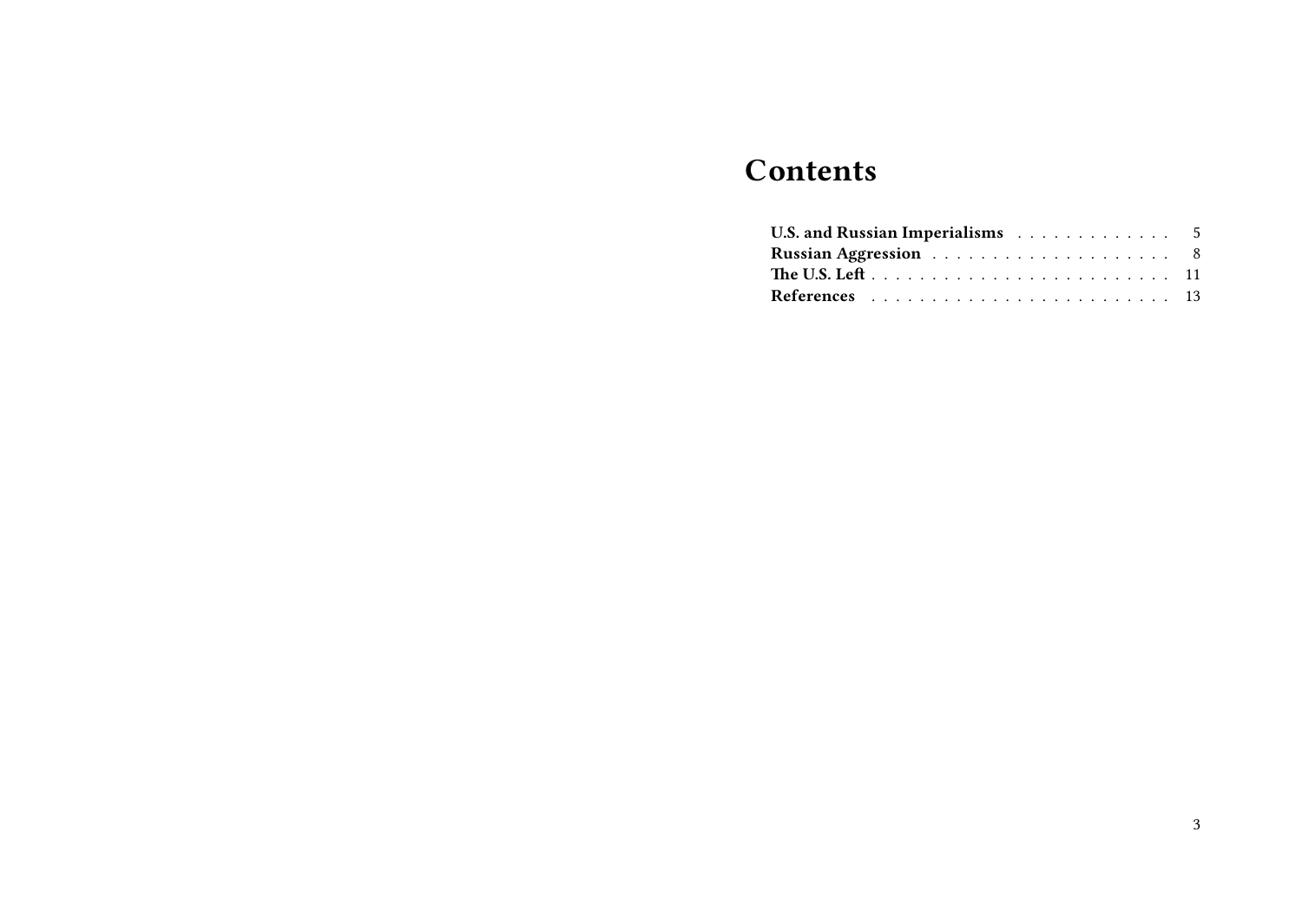depended on to keep the peace, provide ecologically balanced prosperity for everyone, and develop a self-governing radically democratic, cooperative society the world around. Working people and the oppressed of all lands must work together and replace these rulers with freedom, equality, and full democracy. This can begin by being in solidarity with the Ukrainians, against both Russian and U.S. imperialism.

### **References**

- Dolgoff, Sam (ed. and trans.). (1980). *Bakunin on Anarchism*. Montreal: Black Rose Books.
- Miller, Martin (1976). *Kropotkin*. Chicago and London: University of Chicago Press.
- Stephens, Bret (2/23/2022). "Ukraine and America's Self-Belief" *NY Times*. A22.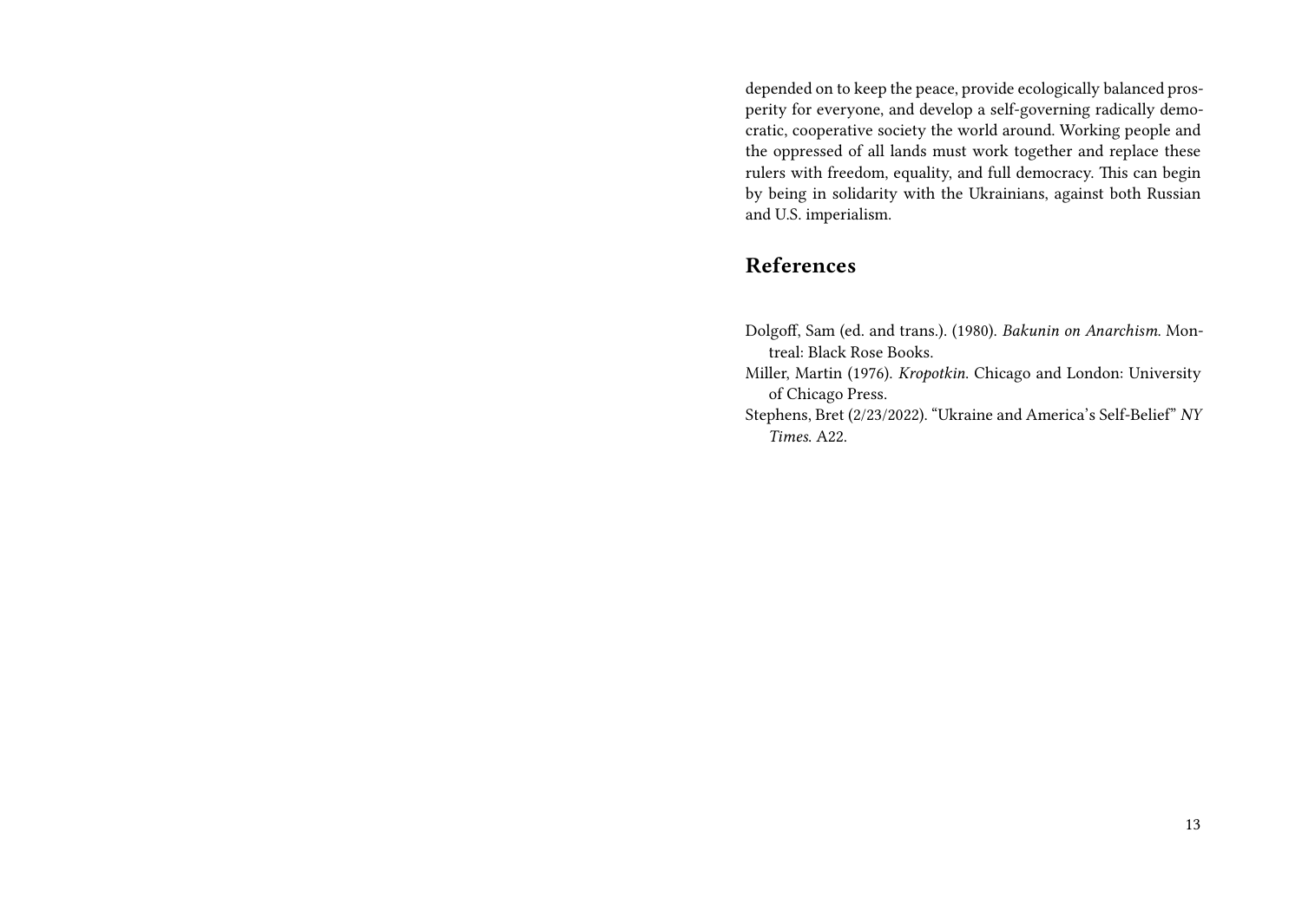But there is a part of the radical left which opposes both U.S. and Russian imperialisms. Sometimes this minority has little to say about defending Ukrainians. But often it also calls for the self-determination of Ukraine, including its right to self-defense. It looks for splits in ruling classes and those behind them.

Popularly, in Russia there have been demonstrations against the war in over 50 cities so far—bravely done, since so many demonstrators were arrested. Also, the Confederation of Labor of Russia [KTR], with more than 20 unions and about 2 million members, denounced the war and called for a negotiated peace. These reflect discontent among Russia's working classes and oppressed people, a discontent which may lead anywhere.

The people of Ukraine have risen to the challenge of the invasion, and shown a remarkable degree of courage and determination. Both the official army and the volunteer forces have heroically fought back against better armed and larger military forces How this will play out, cannot be presently known, but the Russians will pay a far greater price than they expected to.

The world is in a dangerous place. The deadly pandemic is far from under control—and there will be more plagues. The international economy, while back from the brink of collapse, remains unstable and vulnerable, with a vast expansion of economic inequality. The global climate continues to come unstuck, devolving toward a climate catastrophe, along with cataclysms in every aspect of the ecology. Despite the end of the Cold War, the great powers have never been able to disarm their nuclear bombs. Political democracy (however limited under capitalist states) has been under attack wherever it exists.

It is in this context that a major imperial state has invaded another, relatively developed, country. This has put the invader, Russia, in confrontation with the U.S.—a confrontation of two nucleararmed states.

The international capitalist class, with its states and world corporate market, is not capable of maintaining society. It cannot be

The Ukrainian crisis may be seen as two intersecting and overlapping conflicts. One is the underlying competition between the U.S. imperial state and the Russian imperial state (and the allies of each). The other is between the Russian imperial state and the weaker, oppressed, nation of Ukraine.

The traditions of revolutionary anarchism and left-Marxism have opposed all imperialist states in their inter-imperialist conflict, rejecting all sides. Also they have generally opposed the oppression and exploitation of weaker countries by stronger, imperial, states. The question of "who is the aggressor?" (or "who fired the first shot?") is not central, compared to the dynamics of oppression and domination.

#### **U.S. and Russian Imperialisms**

Both the U.S.A. and Russia are capitalist states which throw their weight around internationally. Together they have 90% of the world's nuclear bombs—which risks exterminating humanity and other species. They supply a large proportion of the world's oil and gas, setting the stage for global climate catastrophe. The U.S. is the biggest, wealthiest, state with the biggest armed forces and most foreign bases in the world, even if it is in decline. Russia is much weaker and less economically significant but still a large militarized state. The US state wants to counter its own international decay, especially in comparison to its allies in Europe and to its other main competitor, China. The Russian state, under its authoritarian ruler Vladimir Putin, wants to expand politically, economically, and militarily, to make up for the collapse of the empire of the Soviet Union.

The U.S. laid the basis for the current crisis. In 1991, the U.S. and the Soviet Union agreed to end the Cold War. Russia agreed to let Germany be reunited. The U.S. government promised to not expand NATO's military alliance further to the east, "*not one inch*." However, the U.S. did not keep its promise. It incorporated 14 more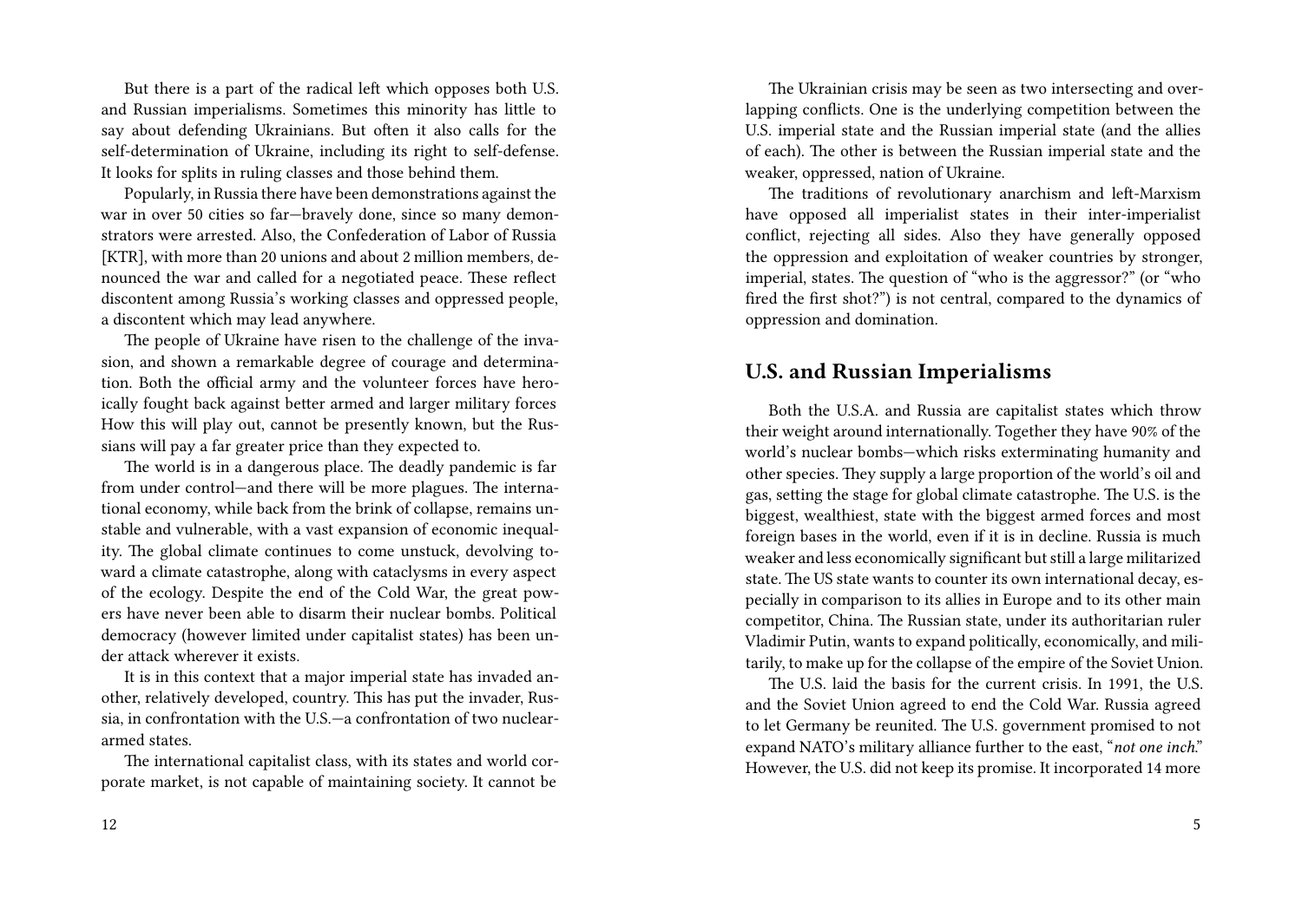countries into NATO, coming up to Russia's borders. It provided military supplies and bases for these countries, which included Poland. This went along with the eastward expansion of the European Union. (A few far-sighted politicians and military people warned of the dangers of U.S. policy but they were ignored.) The Russians were not directly or immediately threatened, but—by the logic of national states—this inevitably put pressure on them to push back. The expansion of NATO may have been a **reason** for Russia's invasion of Ukraine or it may only have served as an **excuse**—but either way it destabilized the region.

There are many on the left who see the U.S. as the only danger and therefore support any anti-U,S. force, no matter how oppressive or undemocratic (this is "campism"). But U.S. imperialism is not the only imperialism, just as imperialism is not the only capitalist evil (as is demonstrated by the repressive dictatorships among the poorer nations).

In this case, Ukraine has been oppressed by Russia for centuries. It was ruled by the Czarist empire and then by the Stalinist-Communist dictatorship. Now the present authoritarian Russian state wants to dominate it again. Unlike many U.S. leftists, every Ukrainian is aware of this history.

While opposing the imperialism of the various great powers, revolutionary socialists defend the **self-determination of oppressed nations**. That does not require endorsing the governments or leaderships of these nations. It means being in solidarity with the people (who are mostly workers, peasants, local merchants, and the poor). It means supporting these nations' independence, self-organization, choice of social, economic, and political system, etc. Anarchists may not agree with the political and economic opinions of the majority of the people (who usually want their own national state). But revolutionary libertarian socialists are in solidarity with the people and their right to make their own choices—including their right to learn from their own mistakes.

Rather they have to fight against the invaders. In the U.S. radicals should stay clear from endorsing the government's policies, and should call for the withdrawal and dismemberment of NATO.

However, it would be a mistake to oppose the U.S. sending arms to the Ukrainian army or people. The Ukrainian people are literally under the gun. It is up to them how to fight and from whom to get arms. They should not be criticized for taking weapons from the U..S. or elsewhere—although they should be warned not to trust the U.S. or NATO.

The same point applies to Ukrainian anarchists.Should they form guerrilla groups to resist the Russians? Join various volunteer organizations to aid the fight? Join the official army? These are issues best left to those on the ground, facing the enemy (or enemies). But wherever possible, they should try to promote political independence of the majority of people, the working class and oppressed, from the national state, the capitalist rulers, and U.S. imperialism—and promote a reliance on their own forces.

#### **The U.S. Left**

The U.S. Left has fractured over the Ukrainian-Russian war. By and large, most liberals have accepted the administration's views uncritically. They ignore what the U.S. and NATO have done to prepare the conflict and their hypocrisy in opposing Russian aggression.

Many radicals and far-leftists have been on the side of Russia, finding excuses for the invasion. They have learned so well to oppose U.S. imperialism that they can only see the world through anti-U.S. lenses, ignoring the complexity of reality.They care nothing at all about the self-determination of Ukraine, so long as there is peace between Russia and the U.S. We can expect a similar nonreaction if China were to attack Taiwan—looking at every aspect of the issue except what the people of Taiwan want.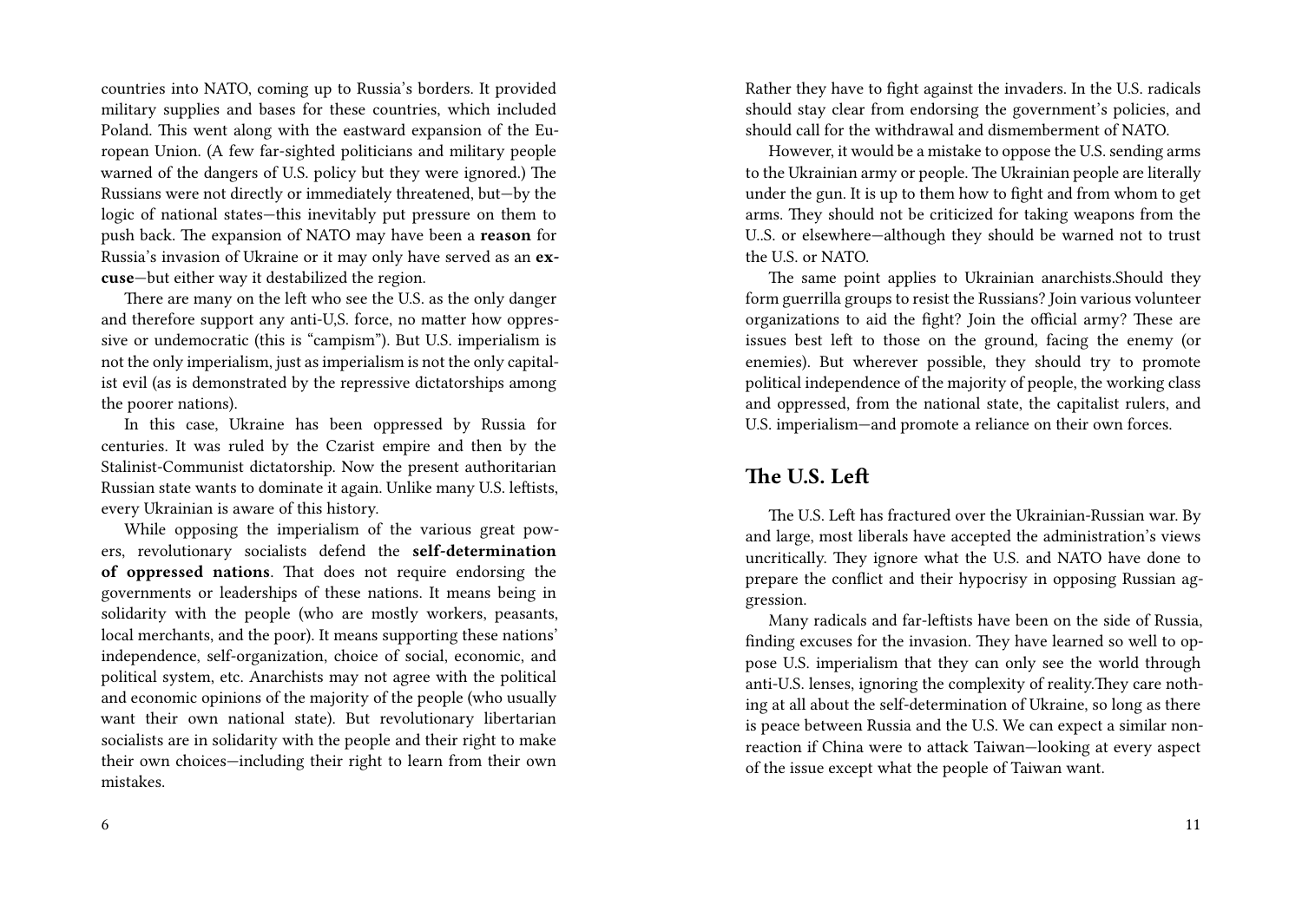bear arms, the election of officials, equality of races, genders, and nationalities, trial by jury, and so on. (The bourgeoisie has always failed to consistently carry out its democratic program.)

The revolutionary anarchist Michael Bakunin wrote,

"*Nationality, like individuality, is a natural fact. It denotes the inalienable right of individuals, groups, associations, and regions to their own way of life. And this way of life is the product of a long historical development [a confluence of human beings with a common history, language, and a common cultural background]. And this is why I will always champion the cause of oppressed nationalities struggling to liberate themselves….*" (Dolgoff, 1980, p. 401)

By "nationality…is a natural fact," he meant, not that nationality is a biological fact, but that it is created mostly by unplanned, unpurposive, social history.

As Peter Kropotkin wrote,

"*True internationalism will never be obtained except by the independence of each nationality, little or large, compact or disunited–just as [the essence of] anarchy is in the independence of each individual. If we say, no government of man over man, how can [we] permit the government of conquered nationalities by the conquering nationalities?*" (quoted in Miller, 1976, p. 231)

The basic principles of the situation should be clear: support for the Ukrainians against the Russian invaders. Oppose both Russian and U.S. imperialism. It is a tactical question to decide how to implement these principles. In Russia there has developed an antiwar movement, whose main demand is peace and the withdrawal of Russian troops from Ukraine. In Ukraine, they certainly want Russian troops to withdraw, but a call for "peace" is probably mistaken.

The United States government makes a big show of supporting Ukraine's national self-determination. Before the Russian invasion, the U.S. insisted that Ukraine had the right to join NATO. The Russians had asked that the U.S. promise that Ukraine would never join the Western military alliance. In fact it was well-known that Ukraine was not going to be allowed into NATO in any foreseeable future. But the U.S. state insisted piously that it could not provide Russia with a guarantee on this, because every sovereign state had the right to chose whatever alliance it wanted to join. While abstractly true, this assertion by the U.S. deserved a horselaugh. Consider the reaction of the U.S. when Cuba allied with the Soviet Union: boycotts and quarantines, attempts to assassinate President Castro, organizing the Bay of Pigs invasion by Cuban exiles, etc Then when Castro and Russia's Khrushchev put nuclear-armed missiles in Cuba, the U.S. blockaded the island militarily and risked a nuclear world war. (I am not supporting the reckless decision of the Cuban and Russian states to install these nuclear missiles.)

Imagine today the U.S. reaction if Mexico were to announce a military accord with China, with Chinese missile bases on the U.S. border!

Right now the U.S. is militarily supporting monarchist Saudi Arabia, in its war in Yemen, with horrible consequences for the Yemeni people. And the U.S. is continuing its large-scale support for Israel's oppression of the Palestinian people, denying them any sort of national self-determination.

The hypocrisy is so obvious that even an intelligent ("Never Trump") conservative, Bret Stephens, could write:

"*Who are we, with our long history of invasions and interventions, to lecture Vladimir Putin about respecting national sovereignty and international law? Who are we, with our domestic record of slavery and discrimination, our foreign record of supporting friendly dictators, … after 198 years of the Monroe Doctrine, to try to stop Russia*